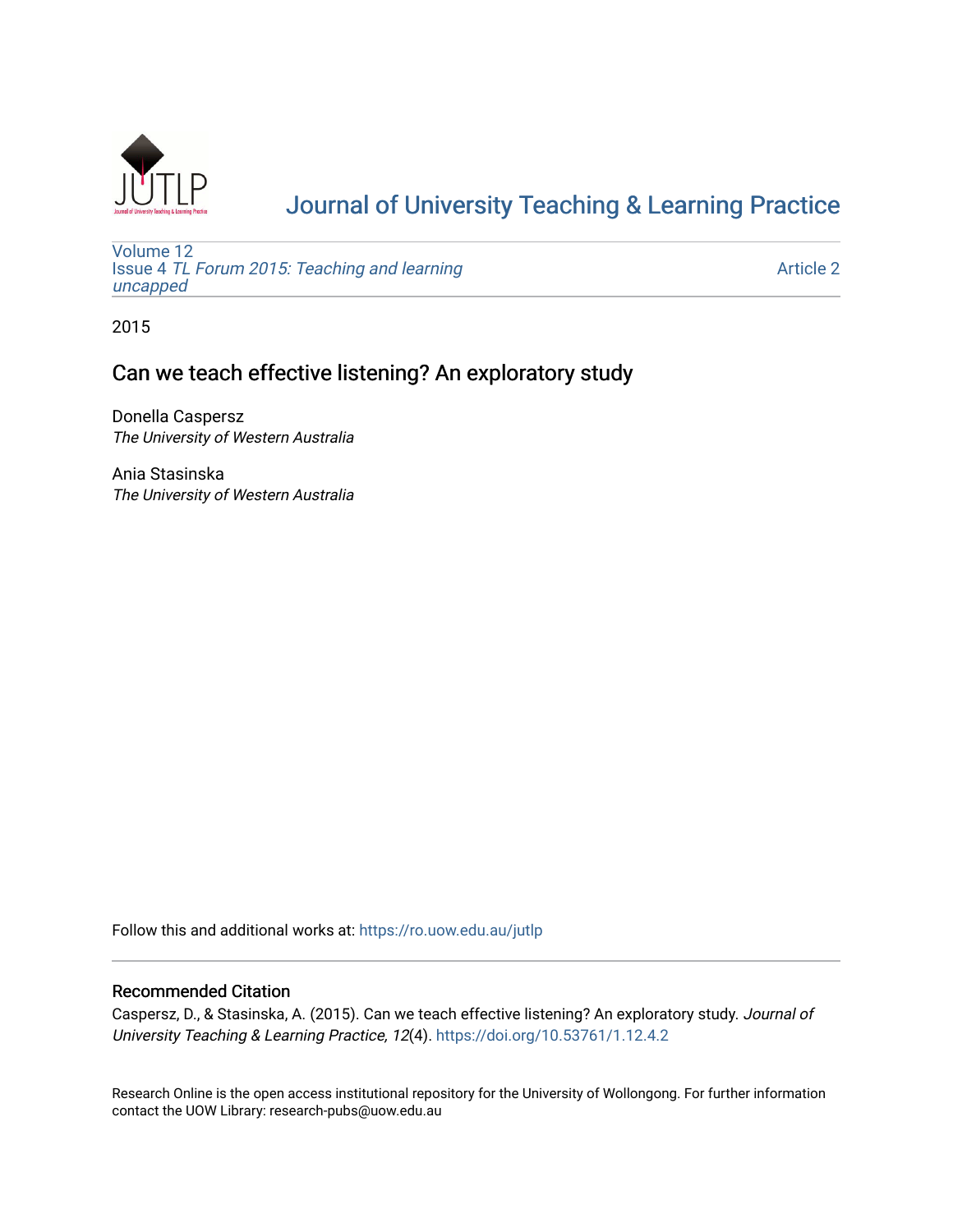## Can we teach effective listening? An exploratory study

## **Abstract**

This paper describes an exploratory study that was conducted with Business School and School of Population Health undergraduates to assess whether we can teach effective listening. Effective listening is conscious listening when the listener hears both verbal and non verbal communication that is being transmitted by the sender. We developed an intervention using open space technology that was administered to both groups of students to explore our research focus. Drawing on our findings, we argue that effective listening can foster transformative learning. However, this requires educators to plan to manage the listening factors/filters that influence effective listening in the same way that they plan to teach content and generic skills to students. Our study provides some empirical understanding of the factors/filters that influence effective listening by students. The study also makes a theoretical and practical contribution to a gap in teaching and learning literature about listening.

This article is available in Journal of University Teaching & Learning Practice: [https://ro.uow.edu.au/jutlp/vol12/iss4/](https://ro.uow.edu.au/jutlp/vol12/iss4/2)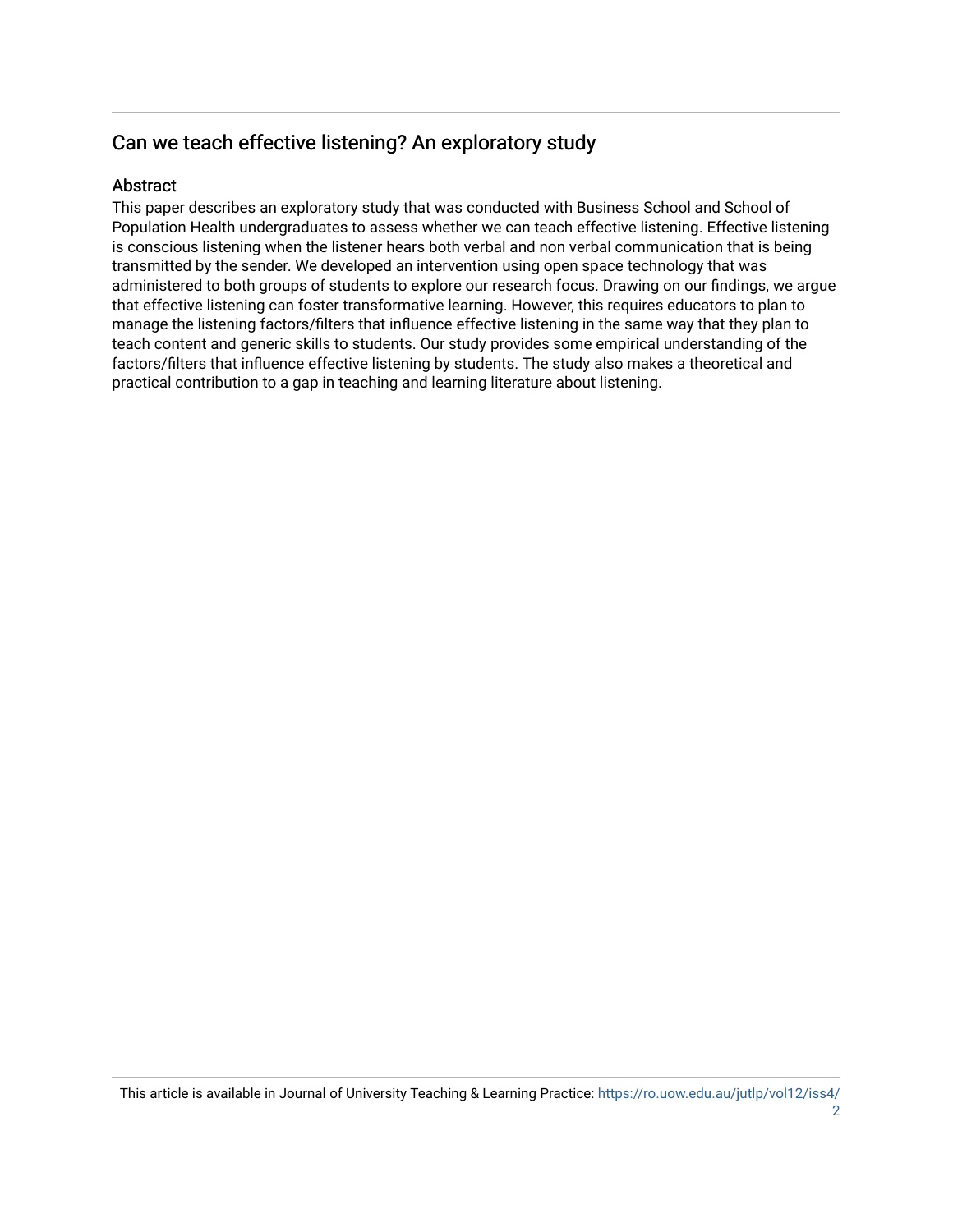

# [Journal of University Teaching & Learning Practice](https://ro.uow.edu.au/jutlp)

[Volume 12](https://ro.uow.edu.au/jutlp/vol12) Issue 4 [TL Forum 2015: Teaching and learning](https://ro.uow.edu.au/jutlp/vol12/iss4)  [uncapped](https://ro.uow.edu.au/jutlp/vol12/iss4)

[Article 2](https://ro.uow.edu.au/jutlp/vol12/iss4/2) 

2015

## Can we teach effective listening? An exploratory study

Donella Caspersz The University of Western Australia

Ania Stasinska The University of Western Australia

Follow this and additional works at: [https://ro.uow.edu.au/jutlp](https://ro.uow.edu.au/jutlp?utm_source=ro.uow.edu.au%2Fjutlp%2Fvol12%2Fiss4%2F2&utm_medium=PDF&utm_campaign=PDFCoverPages) 

### Recommended Citation

Caspersz, D., & Stasinska, A. (2015). Can we teach effective listening? An exploratory study. Journal of University Teaching & Learning Practice, 12(4). [https://ro.uow.edu.au/jutlp/vol12/iss4/2](https://ro.uow.edu.au/jutlp/vol12/iss4/2?utm_source=ro.uow.edu.au%2Fjutlp%2Fvol12%2Fiss4%2F2&utm_medium=PDF&utm_campaign=PDFCoverPages) 

Research Online is the open access institutional repository for the University of Wollongong. For further information contact the UOW Library: research-pubs@uow.edu.au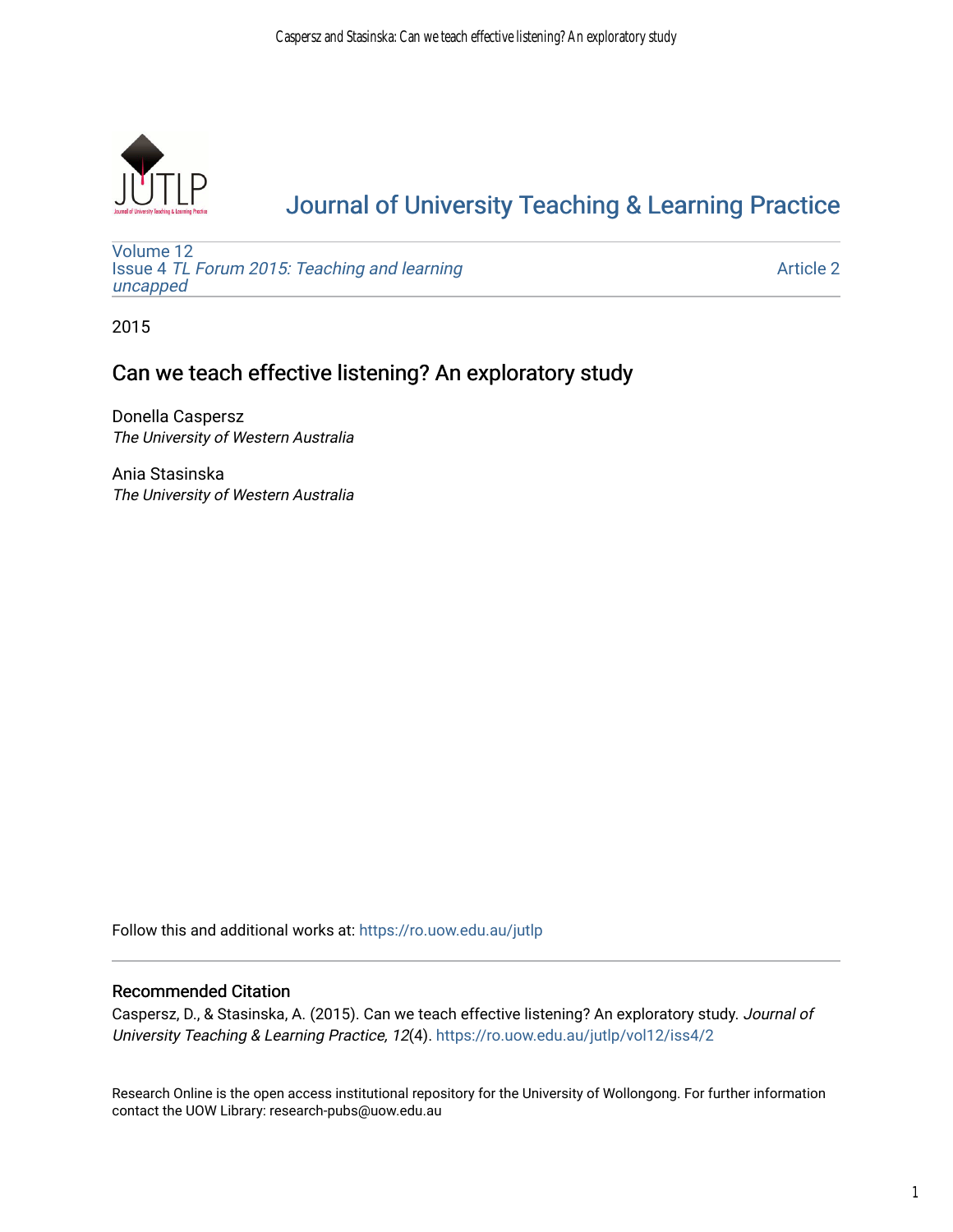## Can we teach effective listening? An exploratory study

### Abstract

This paper describes an exploratory study that was conducted with Business School and School of Population Health undergraduates to assess whether we can teach effective listening. Effective listening is conscious listening when the listener hears both verbal and non verbal communication that is being transmitted by the sender. We developed an intervention using open space technology that was administered to both groups of students to explore our research focus. Drawing on our findings, we argue that effective listening can foster transformative learning. However, this requires educators to plan to manage the listening factors/filters that influence effective listening in the same way that they plan to teach content and generic skills to students. Our study provides some empirical understanding of the factors/filters that influence effective listening by students. The study also makes a theoretical and practical contribution to a gap in teaching and learning literature about listening.

This article is available in Journal of University Teaching & Learning Practice: [https://ro.uow.edu.au/jutlp/vol12/iss4/](https://ro.uow.edu.au/jutlp/vol12/iss4/2) [2](https://ro.uow.edu.au/jutlp/vol12/iss4/2)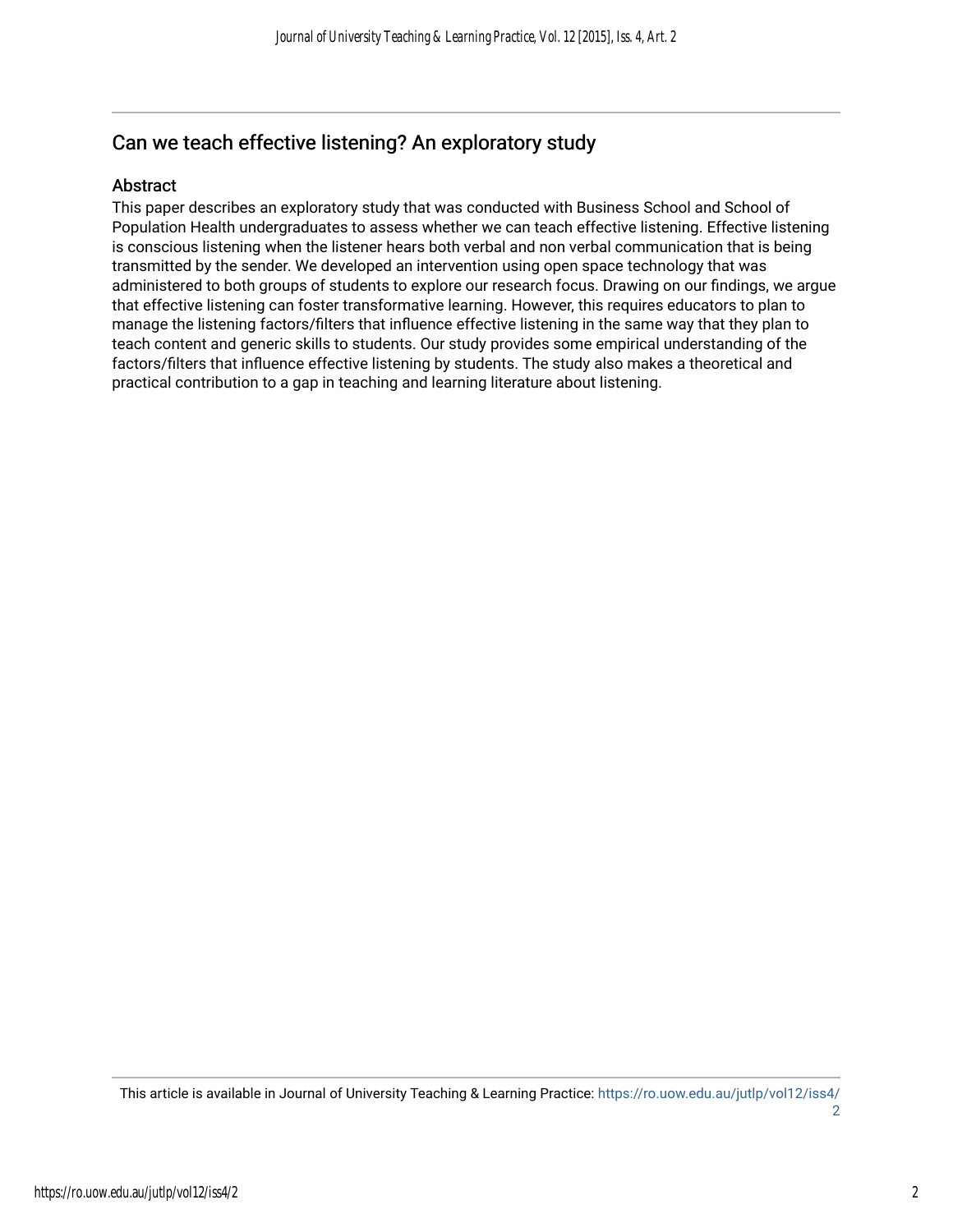### **Introduction**

Listening is not the same as hearing. While hearing is a physiological process, listening is a conscious process that requires us to be mentally attentive (Low & Sonntag, 2013). The obvious place for scholarship about listening is in communication studies. In this domain, listening is seen as the obverse of speaking, and is conceptualised as "a process that involves the interpretation of messages that others have intentionally transmitted in the effort to understand those messages and respond to them appropriately" (Burleson, 2011, p. 27). When viewed this way, listening engages a sequence – of "acquisition, process and retention of information in the interpersonal context" (Bostrom 1997, p. 247), making the skill of listening to comprehend the intention of the sender's message so as to be able to formulate an appropriate response.

While interested in listening, the focus for our study is on *effective listening*. Thompson, Leintz, Nevers and Witkowski (2004, p. 240) describe effective listening as the "dynamic, interactive process of integrating appropriate listening attitudes, knowledge, and behaviours to achieve the selected goals of a listening event." Thus, effective listening is more than a cognitive process; to 'hear' the listener must not only understand what is being said verbally, but also the non-verbal communication that informs what is said. This refers to the communication goals of both sender and listener, and the context framing the act of speech (Wolvin, 2013). In other words, understanding the contextual and 'socially coded acoustic clues' that are embedded in the message (Swaffar & Bacon, 1993). When viewed this way, it is clear that listening is both an individual and shared process. As Low and Sonntag (2013, p. 785) suggest, "listening is highly personal, dependent on our social location and, at the same time, shaped by the listenings of others as well as our relation to the speaking other." Thus, listening is relational, and plays a role in the everyday development and maintenance of social and personal relationships (Halone & Pecchioni, 2001). However, as Pecchioni and Halone (2000) show empirically, the influence of listening on everyday relations is also related to the nature of the relationship between the listener and sender.

The complexity associated with understanding listening is one reason why there is a neglect of research about listening (Rowley-Jolivet, 2002). The 'low profile of listening research' is further accentuated in the specific case of listening in university or academic environments (Lynch, 2011, p. 78). Yet, students spend more time listening as a way to learn than they do using any other communication ability such as writing, reading or speaking (Barker, Gladney, Edwards, Holley  $\&$ Gaines, 1980; Davis, 2001). For instance, in their study of how college students spend their time communicating, Emanuel, Baker, Daufin, Ellington, Fitts, Himsel, Holladay and Okeowo (2008) found that listening comprised 55.4 per cent of the total average communication day of college students. In addition, listening is a key skill in fostering collaborative learning (otherwise referred to as team work or group work), which is an approach to teaching that dominates many tertiary classrooms (Remedios, Clarke & Hawthorne, 2012).

Furthermore, listening is regarded as a soft skill employability factor (Finch, Nadeau & O'Reilly, 2012). For instance, listening is described as an 'indispensable attribute' to effective practice in the accounting profession (Stone, Lightbody  $&$  Whait, 2013). Listening further underscores the effectiveness of problem-solving skills, which is a graduate attribute that is core to employability (Reid & Anderson, 2012), and is ranked only second to soft skills by employers as a key factor affecting undergraduate employability (Finch, Hamilton, Baldwin & Zehner, 2013). In summary, listening is pivotal to learning as well as enhancing the employment opportunities for undergraduates post-university.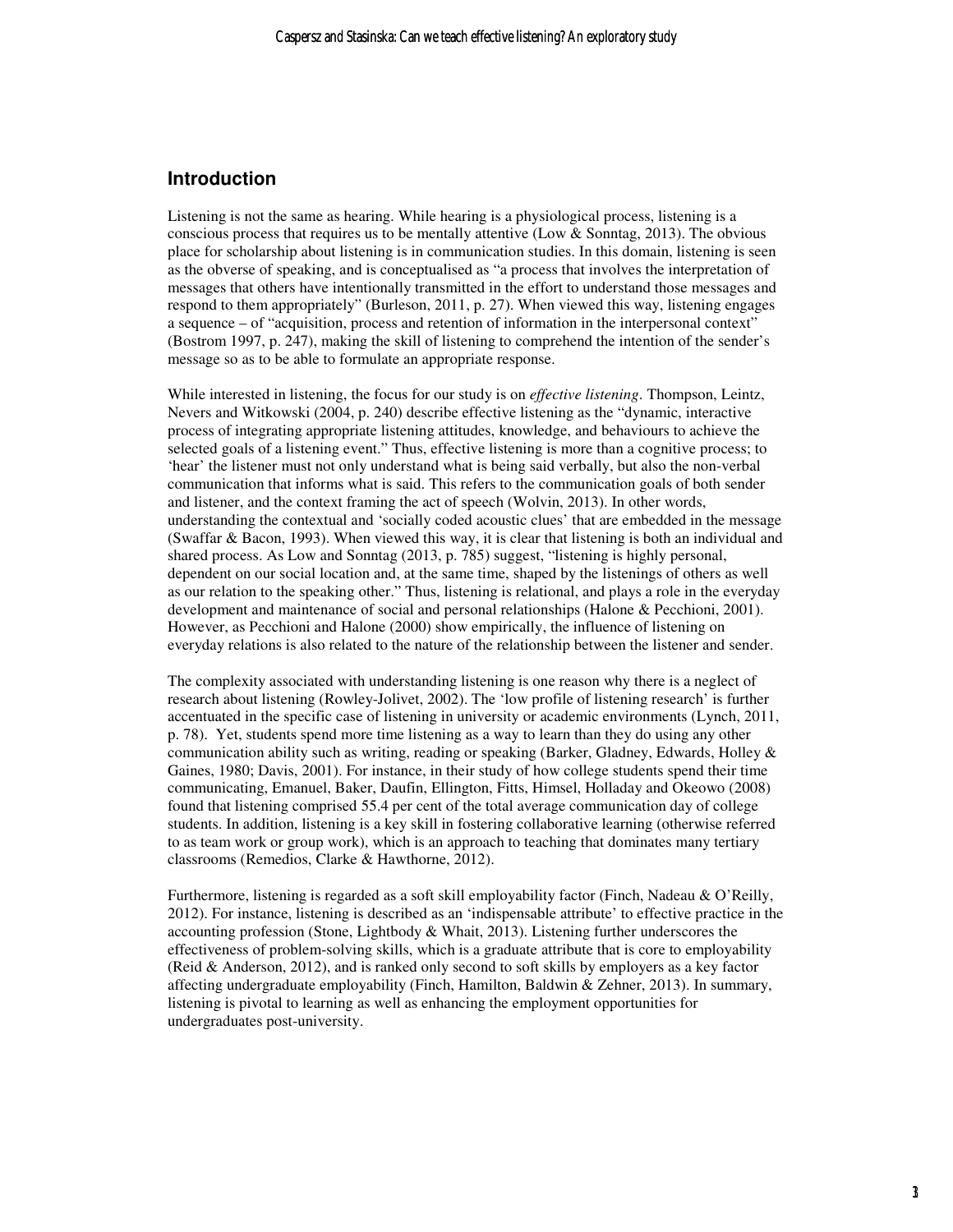However, Thompson et al (2004, p. 226) suggest that few opportunities exist for undergraduates to develop listening as a skill, and suggest that even in communication studies units that incorporate listening, the focus is on the development of listening (such as active listening) rather than the broader competency of listening as a learning ability (Janusik & Wolvin, 1999). Notwithstanding, there are clear challenges in 'teaching' listening. It is the least explicit of communication skills (Vandergrift, 2004) and difficult to assess (Rowley-Jolivet, 2002); listening rarely has an observable 'product' (Lynch, 2011, p. 80) to which we can apply a marking guide. From a practical perspective, the 'crowded curriculum' of generic skills development that now exists in universities presents further difficulties in identifying 'space' to develop yet another skill such as listening in students (Stone et al, 2013), while the trend towards large classes limits the face to face time available to interact with students to foster their listening skills (Parker, 2011). The emphasis on digital teaching that is rapidly growing in universities but which also limits face-toface interaction with students accentuates this challenge further. Thus, while there is a case for teaching listening in our classrooms, the challenge is to develop strategies that may counter some of these difficulties.

Our study therefore makes two contributions. The first is to contribute to the gap in research about listening in a university setting by evaluating students' perceptions of whether a formal 'listening' intervention using open space technology (OST) enhanced their understanding of a task. The second is to describe an intervention that can be used by others to foster effective listening by students. Our intervention was conducted with undergraduate degree students in the Business School and School of Population Health during semester two, 2014. The paper begins with describing our research approach, findings and a discussion about these. We conclude by considering the implications and limitations of our study.

## **Research approach: listening to learn**

We used OST to explore the potential to engage our students in an activity that fostered listening to learn. OST is traditionally used in management consulting to facilitate business issues such as strategic planning, future goal setting and managing organisational change (Owen, 1997). Characterised by its informality, OST allows participants to debate ideas about a pre-defined task. Any topics are allowed, as long as they are relevant to the task. At the conclusion of the discussion, participants usually generate a 'report' that summarises the discussion and guides their future action (Pereira & Figueiredo, 2010).

However, in OST participants normally host their own discussion groups and are free to move between these. While Population Health students hosted their own discussions, we used facilitators to host the discussions with Business students. Our OST intervention for both groups was also conducted at the university, whereas when used in management consulting OST is generally conducted off-site as a way of stimulating greater creativity and innovativeness in debate and ideas (Owen, n.d.).

We were attracted to OST because it suited our objective of allowing students to organise themselves to discuss the task that had significance for them. As 'co-producers' of their learning outcomes (Finney & Finney, 2010, p. 278), we suggest that OST provided students with the opportunity to engage in a conversational style of learning, which has been highlighted as a learning approach that is appropriate for adult learners (Baker, Jensen & Kolb, 2002; Kolb & Kolb, 2005).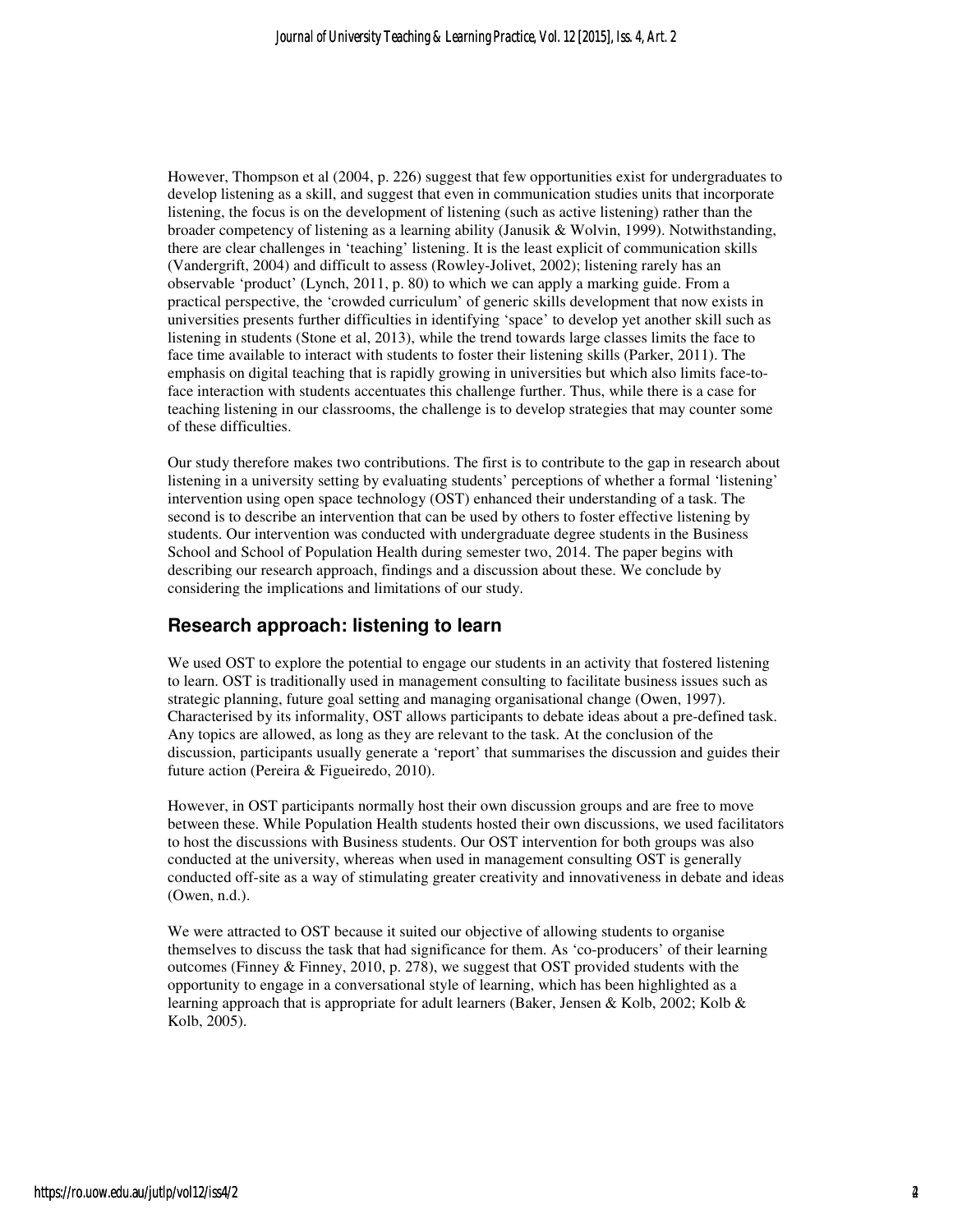In implementing the listening intervention, our aims were thus to broaden students' understanding about the task, and enhance their knowledge about the specifics and requirements to complete the task. Thus, the question that guided our project was *can students' understanding of the task that was set be enhanced by listening to others?*

The listening intervention for Business students focused around two questions that had been assigned for their major term essay assignment. Students were provided with one pre-reading to undertake prior to attending the OST session that was also made available electronically through the University's learning management system. Students were advised in their unit outline and via a notice on the learning management system about the open space discussion, and a schedule of the format for the session was also posted on the learning management system (see Appendix A).

The session was conducted during a normal seminar time and ran for 90 minutes. A tiered lecture theatre that holds approximately 300 people was used. The session was conducted in the middle of the day with no break in the session. After a welcome and introduction, students were shown two key *YouTube* clips that related to the essay topics. The unit lecturer then described the program and asked students if they required any clarification. Students were then asked to choose one of the topics and accordingly divide into two groups (n = approximately 30).

A focused discussion was facilitated in these smaller groups by lecturing staff. The staff had developed a content analytics sheet for each topic prior to conducting the session. This covered aspects such as key definitions, key concepts and relevant empirical material (for example, case studies), and were used to guide the discussion with students. However, students also posed their own issues and topics in the small group discussion, such as querying length of the task, and use of appropriate terminology in their writing. The small group discussion took place for thirty minutes after which the two groups re-convened into a larger group. The lecturer then summarised the ideas of both groups and facilitators and students were asked to clarify any points that emerged.

Population Health students completing a 450 hour health industry based practicum were engaged in an open space discussion to explore situations experienced on placement, and discuss strategies used to address these situations. Students were advised through the learning management system and unit outline to be prepared to reflect on an incident, experience or event that stood out from their placement to date at a scheduled session. This was conducted at a mid-way point of the placement (for most students) and was scheduled during the usual tutorial time with no break. The venue was a flat seminar room with moveable desks and chairs. Students were welcomed and introduced to the task; this included a short presentation on what open space is and the distribution of an information sheet (Appendix B). Students rearranged the room and formed a circle with their chairs. One by one each student shared and reflected on their practicum experiences. Students were then grouped into 'discussion topics' based on practicum experiences with each group consisting of three to four students. A thirty minute discussion was facilitated by the students themselves to gain a deeper understanding of a specific situation. The small groups re-convened into a larger group and summarised key points.

To collect student perceptions of their experiences, we administered pre and post-surveys and a final survey at the end of the semester to both student groups. The pre-survey for Business students asked whether they understood the topics set, had undertaken the readings and had chosen a topic. The pre-survey for Population Health students asked whether they understood the range of situations they may face on placement and if they felt confident to deal with these situations.

Using a 5 point Likert scale  $(1 =$  strongly agree,  $5 =$  strongly disagree) the post-survey for Business students (8 items, with the opportunity to write comments) asked whether the large and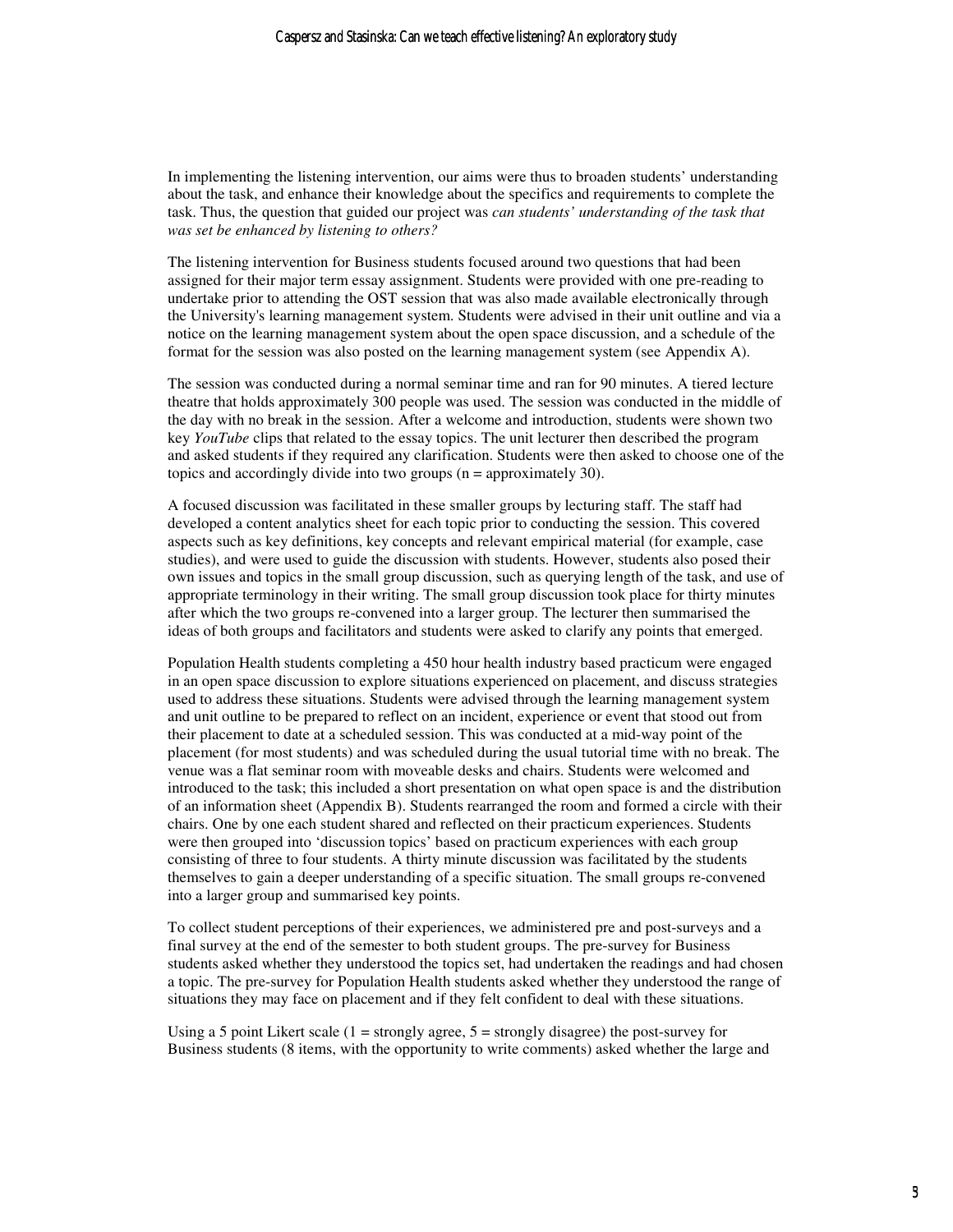small group discussions had helped them understand the topics, whether listening to the views of others had helped them to understand the topics, and whether the exercise had helped improve their own listening skills. A similar survey was administered to Population Health students (5 point Likert scale, 5 items, no additional comments). The survey asked whether listening to others helped students understand the range of situations they may encounter on placement and develop strategies to deal with these, and whether the exercise helped make them aware of their listening skills. A 7-item survey was also administered to one observer (Business and Population Health) canvassing perceptions about student responses to the exercise, listening skills and aspects such as whether time, venue and format were appropriate (the observer attended the small group discussions).

In the Business School, the end of semester survey asked similar questions to the post-survey with the additional question as to whether students had found the exercise helpful in completing their assignment. The three item end-of-semester survey in Population Health included questions similar to the post-survey.

## **Findings**

There were 76 Business students who completed the pre survey, and 45 who completed the postsurvey, as a number left the venue before this survey was administered; 13 completed the end of semester survey. In Population Health, 17 students attended the tutorial and all students completed the pre and post-survey (pre and post-survey questions were included on the same survey instrument). Nineteen students completed the end of semester survey, of which 14 had attended the open space session. We did not ask students for identifying information, as we were conducting an exploratory study to understand student experience, rather than seeking to compare differences on the basis of individual characteristics. Students' levels of agreement on statements regarding the open space exercise are listed in Table 1 (Business School) and Table 2 (Population Health). As the total number is small, numbers only are presented in tables.

| Evaluation      | <b>Ouestions</b>                                      | <b>SA</b>      | A  | N  | D                           | <b>SD</b>      |
|-----------------|-------------------------------------------------------|----------------|----|----|-----------------------------|----------------|
| Pre-evaluation  | I understand the topic that has been set              | $\mathfrak{D}$ | 24 | 18 | 25                          | 3              |
| $n = 76$        | I understand the key readings that have been made     | 6              | 45 | 0  | 0                           | 6              |
|                 | available                                             |                |    |    |                             |                |
| Post evaluation | The large group discussion helped me the most         | $\overline{c}$ | 23 | 9  | 4                           |                |
| questions       | The small group discussion helped me the most         | 7              | 21 | 5  | 4                           | $\mathfrak{D}$ |
| $n = 43$        | Listening to the views of others helped to understand | 5              | 19 | 11 |                             |                |
|                 | the topic                                             |                |    |    |                             |                |
|                 | Listening to the views of others helped me to         | 4              | 15 | 15 | 5                           |                |
|                 | understand the readings                               |                |    |    |                             |                |
|                 | Listening to the views of others helped me develop my | 7              | 21 | 9  | $\mathcal{D}_{\mathcal{L}}$ |                |
|                 | ideas for the topic                                   |                |    |    |                             |                |
|                 | The exercise has helped me become aware of my         | 6              | 15 | 11 | 6                           | $\Omega$       |
|                 | listening skills                                      |                |    |    |                             |                |
| End of          | The large group discussion helped me the most         |                | 4  | 4  | $\mathfrak{D}$              | 2              |
| semester        | The small group discussion helped me the most         | 4              | 2  | 2  | $\mathfrak{D}$              | 3              |
| $n = 13$        | Listening to others helped me to complete the task    | 2              | 4  |    |                             |                |

Table 1: Business School students' levels of agreement on statements regarding the open space exercise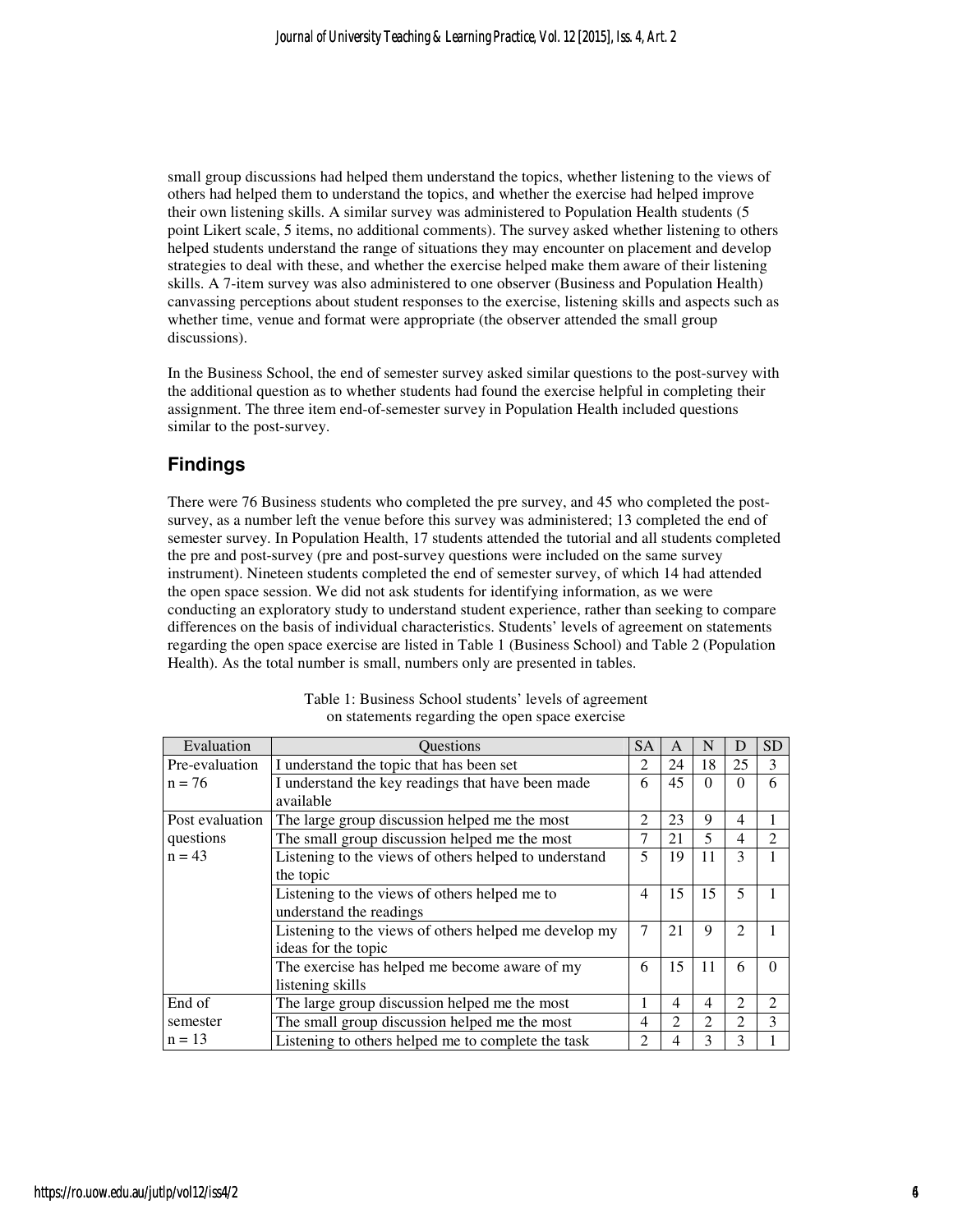| Evaluation                     | <b>Ouestions</b>                                                                                                                                                | <b>SA</b>      | $\overline{A}$ | N                           | D | <b>SD</b> |
|--------------------------------|-----------------------------------------------------------------------------------------------------------------------------------------------------------------|----------------|----------------|-----------------------------|---|-----------|
| Pre-evaluation<br>$n = 17$     | I understand the range of situations (e.g. incidents,<br>experiences, events, etc.) students face on placement/ in<br>the workplace                             | 1              | 14             | 1                           | 1 |           |
|                                | I am confident I have strategies to deal with a range of<br>situations I may encounter on placement/ in the<br>workplace                                        |                | 14             | $\mathcal{D}_{\mathcal{L}}$ | 1 |           |
| Post-evaluation<br>$n = 17$    | The large group discussion helped me understand the<br>range of situations (incidents, experiences, events etc.)<br>students face on placement/in the workplace | 8              | 9              |                             |   |           |
|                                | The small group discussion helped me gain a deeper<br>understanding of a specific situation                                                                     | 5              | 11             | 1                           |   |           |
|                                | Listening to the views of others helped me understand<br>the range of situations I may encounter on placement/in<br>the workplace                               | 7              | 10             |                             |   |           |
|                                | Listening to the views of others helped me develop<br>strategies to address the situations I may encounter on<br>placement/in the workplace                     | $\overline{2}$ | 11             | $\overline{\mathcal{A}}$    |   |           |
|                                | The exercise helped me become aware of my listening<br>skills                                                                                                   | $\mathfrak{D}$ | 14             |                             | 1 |           |
| End of<br>semester<br>$n = 14$ | Listening to the views of others helped me understand<br>the range of situations I may encounter on placement/in<br>the workplace                               | 5              | 9              |                             |   |           |
|                                | Listening to the views of others helped me develop<br>strategies to address the situations I may encounter on<br>placement/in the workplace                     | 3              | 11             |                             |   |           |
|                                | The exercise helped me become aware of my listening<br>skills                                                                                                   | $\overline{2}$ | 12             |                             |   |           |

Table 2: Population Health students' levels of agreement on statements regarding the open space exercise

The results suggest a mixed response by Business School students to the intervention, whereas Population Health students were more overwhelmingly affirmative that the intervention had been of use in debating issues and triggering ideas about how to manage their task. In particular, the findings indicated a notable difference in the perceptions of the two groups in terms of how listening to the views of others had helped them to understand and complete their task. Once again, Population Health students were more affirmative in their view that listening to the views of others assisted them in their task (see post-evaluation and end of semester ratings for evaluations beginning with *Listening*), while Business students were more ambivalent in their responses (see post-evaluation and end of semester ratings for evaluations beginning with *Listening*). Finally, neither group of students indicated a clear preference for either large or small group discussions (see post-evaluation and end of semester ratings for evaluations beginning with *The large/small group*). In summary, the findings suggest that listening to the views of others enhanced the understanding by Population Health students of the task more than that of Business students. We draw on these, the observer feedback and our own observations to discuss the findings below.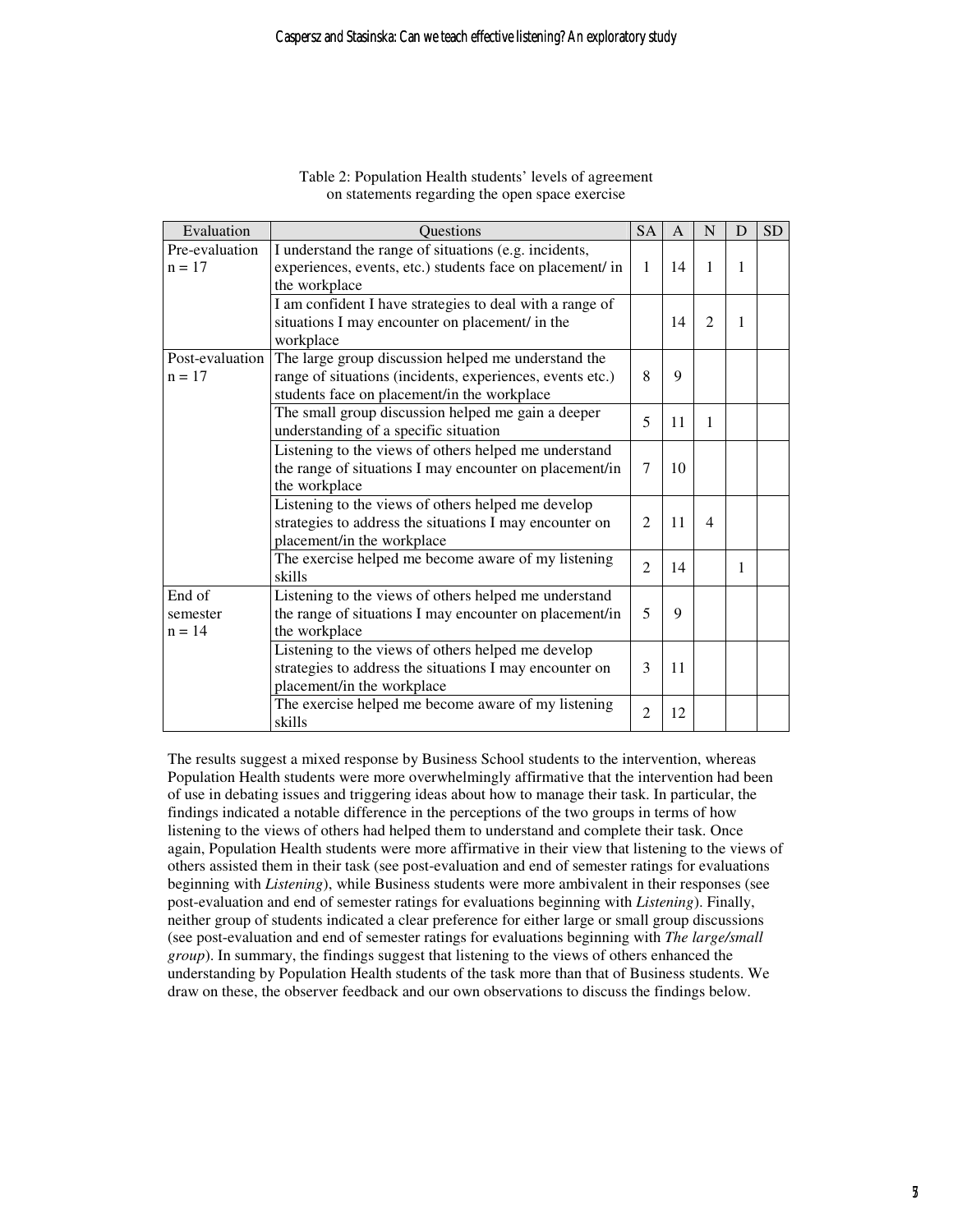## **Discussion of findings**

Pearce, Johnson and Barker (1995) suggested that effective listening is influenced by internal and external conditions. Thompson et al (2004, p 22) referred to these as listening filters, which they describe as internal and external factors that affect the listening process and that the listener can address. Examples of internal factors include personal attributes (Pearce et al, 1995) such as gender, attitudes and assumptions, and prior knowledge (Thompson et al, 2004), while external factors refer to atmosphere (Thompson et al, 2004), time of activity and external distractions such as an open class door, or the room seating (Pearce et al, 1995). Drawing on the feedback from observers and our own observations, we identified a number of listening factors/filters that we suggest influenced the opportunity for students to effectively listen. In reference to external factors/filters we identified the physical space in which the OST was conducted, the timing of the session and class size as having an influence on the students' opportunity to effectively listen.

The room used for the Population Health open space discussion was a flat seminar room with moveable desks, thus enabling easy mobility by students, especially when forming small groups. However, separate break out rooms would have been more useful to enable discussions to be more focused and limit the intergroup distraction. Nevertheless, the manoeuvrability of the physical space in which we held the Population Health OST fostered a more effective listening experience, compared to the challenges of the tiered lecture theatre space in which the Business students' OST was conducted. The size of this venue made it challenging to foster student interaction, given that they could not easily create physical distance between groups. Even when students had to cluster closer together to engage in the small group discussion, the seating configuration limited non verbal communication between them, and created difficulties in being able to hear each others' responses. Importantly, both small group discussions for Business students were held in this space. Thus, students faced significant distractions from the other group in the small group discussion in particular. Therefore, while the physical space was not optimally conducive for the Population Health students' OST intervention, it was only minimally suitable for the Business students' OST activity. Physical space undoubtedly minimised the opportunity for the OST intervention to have a positive influence on the ability of Business students to listen effectively, while the contours of the physical space in which Population Health students conducted their OST enhanced their opportunity to listen effectively.

In terms of timing of the activity, it was suggested by observers that the session may have conflicted with Business students lunch hour, thus contributing to restlessness that was observed in some students. However, given that the session was conducted over 90 minutes with no break, this restlessness may also have been due to the length of the activity. While the timing of the activity did not appear to be a factor, it was suggested that the scheduling of the OST was appropriate for Population Health as the students had been exposed to the workplace environment for six weeks and therefore had some experience to draw upon to prepare for their task. Earlier in the semester would not have been useful as experiences may have been limited, and later in semester would not have been useful because students would not have had the opportunity to apply or implement the strategies they had learned as part of their discussions. Scheduling did appear to influence Business students' perception of the activity as well with one student suggesting that '*the time between the open space discussion and the due date for the essay was too far apart and I found myself not remembering what was said in the discussion*'. Thus timing in terms of when the session was conducted and scheduling appeared to have been a factor/filter that could have influenced effective listening by both Population Health and Business students, albeit in different ways.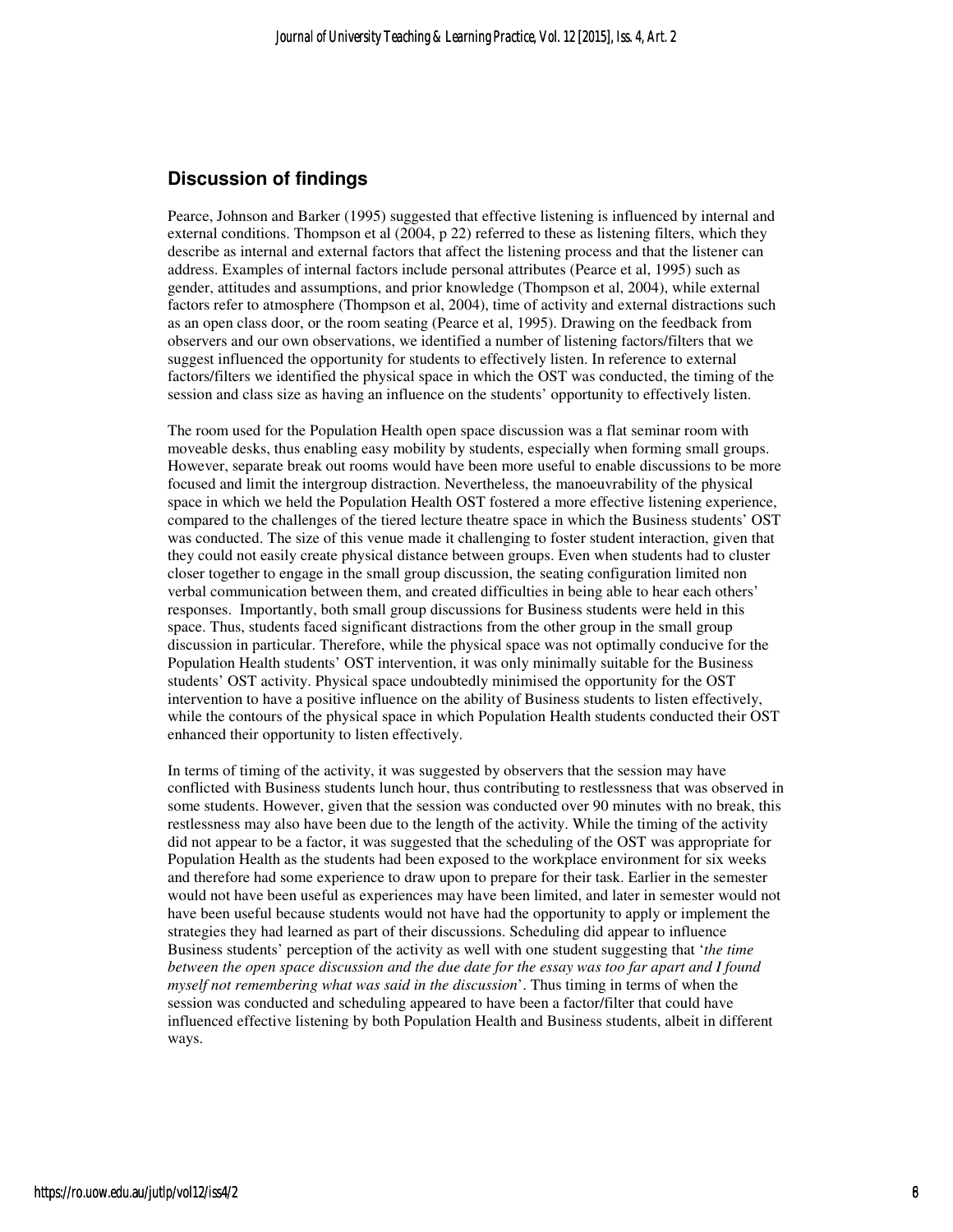Finally in terms of class size, in Population Health there was a smaller number of students  $(n=17)$ compared to Business (n=75) where even the 'small group' discussion numbered approximately 30 for Business students. The significance of class size is that coupled with the challenges of physical space and the issues surrounding timing, these limited the opportunity for Business students to interact with each other. Lynch (2011) identifies interaction as a significant strategy that fosters academic listening because interaction fosters reciprocal listening, that is two-way listening. However, the conditions that promote interaction by students include a relaxed atmosphere and small class size (Morrell, 2007). Undoubtedly the combination of physical space, timing and class size factors/filters were key external factors that did not foster a 'relaxed atmosphere' for Business students as compared to Population Health students. These inhibited the ability of Business students to interact and engage relationally in listening. This is discernible by noting the breadth of feedback to the items *listening to the views of others helped me develop my ideas for the topic* in the post-evaluation feedback and *listening to others helped me to complete the task* for Business students in the end of semester feedback, as per the more focused feedback to the comparable item *listening to the views of others helped me to develop strategies to address the situations I may encounter on placement/in the workplace* that Population Health students were asked to rate in both the post and end of semester evaluations.

However, the findings also indicate a difference in the perceptions of the two groups in terms of how listening to the views of others helped them to understand their task. Exploring the influence of internal factors (Pearce et al, 1995) and internal listening filters (Thompson et al, 2004) again assists us to understand these findings. The Business students were drawn from a number of discipline areas across the Business School and the University. The unit in which the OST was conducted forms part of the employment relations, human resource management and management major in the undergraduate Commerce degree; it is also classified as a broadening unit that is available to students from across the University to complete for the degree program. However, students who participated from Population Health were enrolled in a full semester load second semester unit (Health Industry Practicum) that is completed as the concluding requirement of the Bachelor of Health Science program. They had therefore developed everyday personal and social relationships throughout their degree program, and attended the OST with a relational history that had prepared them to be able to enhance their understanding of the task by listening to each other. Their feedback to the post evaluation and end of semester *Listening* items highlights this.

Importantly, Population Health students shared a common knowledge base that Business students did not have. They had progressed through a degree program as a community of learners from the same discipline, whereas this was not the case for Business students. The multi-disciplinary nature of the Business students' sample positioned their learning in the unit as their common intellectual foundation. However, the variation between students understanding of this content as a result of their multi-disciplinary nature limited their opportunity to interact even on this basis. Thus, we suggest that as a result of the influence of these factors/filters, the nature of the relationship between listener and sender amongst Population Health students made it more likely that their everyday relations would foster effective *relational* listening (Pecchioni & Halone, 2000). The length and nature of their association gave them an already established platform upon which to engage in effective relational listening with the flow-on to enhancing their understanding of the task. The diversity of internal factors/filters amongst the Business students meant that they not only had no experience of relational listening, but, importantly, they did not have a platform from which to build relational listening that may have fostered effective relational listening. An end of semester comment by one student that '*the tutorial discussion was more useful (than the OST intervention)*' supports this: that is, the regularity of meeting coupled with the interactive nature of tutorials wherein conversation is the norm rather than the exception, helped students to build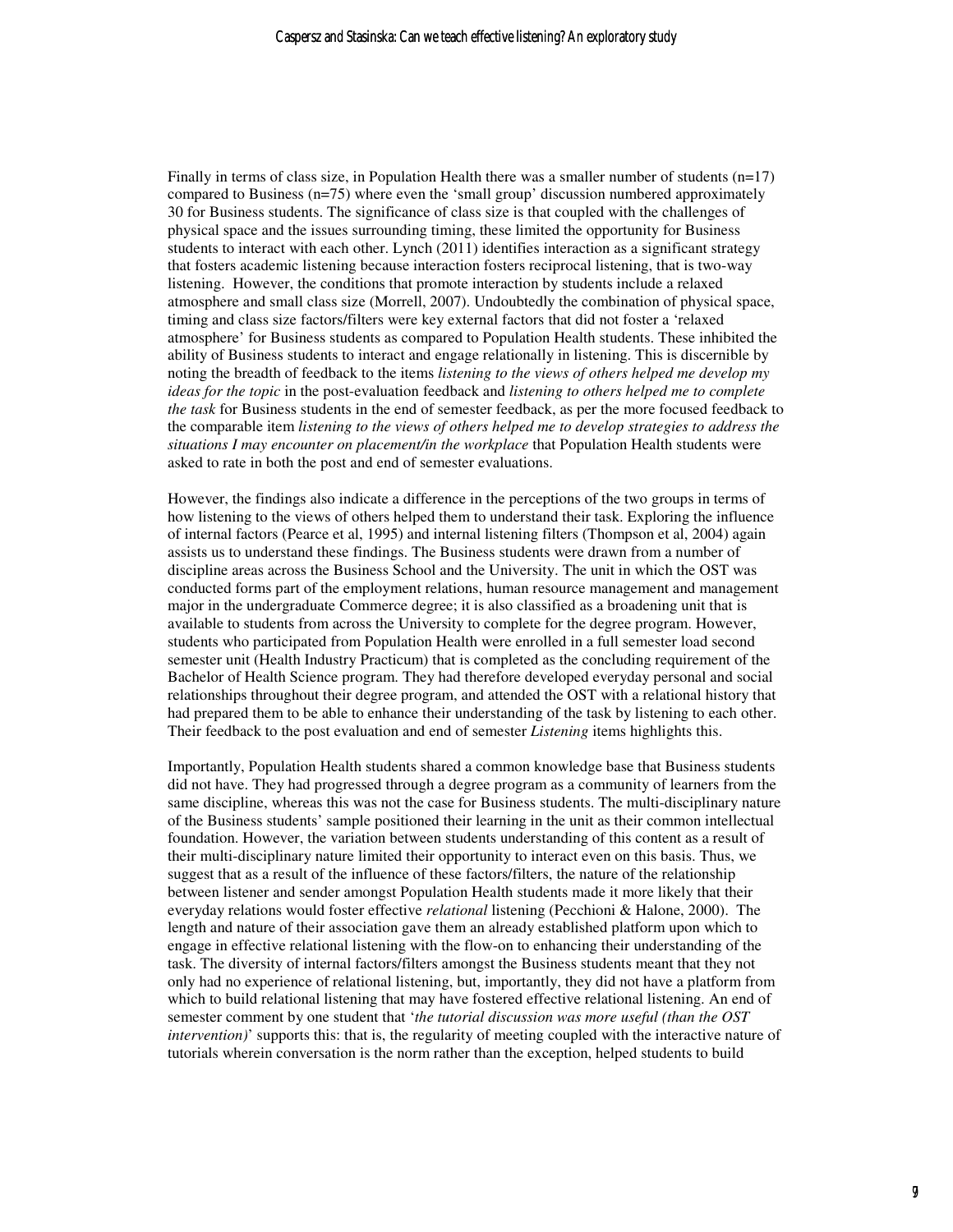relational listening in that environment leading to more effective listening that may have helped this student to understand the task rather than the OST intervention.

Moreover, the influence of these factors/filters lead us to suggest that Population Health students were ultimately more 'intellectually present' during the OST intervention, because they shared a common knowledge base and were therefore able to participate more fully as both speaker and listener (Thompson et al, 2004, p. 228). In contrast, the fact that many Business school students had not even completed the pre-reading influenced their ability to be intellectually present and able to engage in the conversation as either speaker or listener. In summary, internal factors/filters fostered the ability of Population Health students to be able to act as a 'listening community' (Low & Sonntag, 2013, p. 781) who were able to support each other with their task; in contrast, the internally-linked diversity amongst Business students splintered the possibility for them to coalesce this way, thus affecting the opportunity for them to listen to learn.

When analysing the influence of these external and internal factors/filters it is not surprising that neither group valorised either the large or small group discussion format as being any better in enhancing their understanding of the task by listening to the views of others. As a relational construct, the potential to effectively listen is necessarily diminished if there is limited or little opportunity to interact (Low & Sontagg, 2013; Lynch 2011). While external and internal factors/filters fostered interaction by Population Health students, lack of opportunity to interact by Business students because of these undoubtedly then affected their opportunity to enhance their understanding of the task by listening to others. We therefore argue that it is these factors/filters rather than format (as per large versus small group discussion) that will influence effective listening by students.

### **Implications and limitations of research**

The major implication that arises from our study is that closer attention should be paid to identifying the factors/filters that may prevent effective listening by our students. In this study we have only identified a few of these; we have no doubt that there are many others that other similar studies may identify.

However, we argue that we should pay closer attention to both identifying and developing strategies to counter these if we are to foster 'transformative listeners' rather than encounter 'passive learners'. Coles (2008) distinguished transformative listening from evaluative and interpretive listening. Evaluative listening is when listening is seen as someone else's responsibility and occurs when someone responds immediately to another's suggestion with a judgement that it is correct or incorrect. Interpretive listening is when listening requires an active interpretation in the manner of a feedback to the speaker, not by evaluating what is said, but rather by offering an interpretation and asking for clarification. Transformative listening on the other hand is listening to the speaker that "includes a willingness to alter ideas in a discussion, to engage in dialogue, to entertain other points of view, and hold them as valid, independent of whether they are accepted or not." (Coles, 2008, p. 24). In other words, listening that engages thinking and – most importantly – listening that *changes* the status quo of knowledge, assumptions and even behaviour, to reflect new and innovative strategies. Engaging in transformative listening however requires "care-full' listening (Shalif, 2005) that is not only attuned to the context or social clues that are embedded in the other's speech (Swaffar & Bacon, 1993) but engages with the "coping and resilience skills, resistances to problems, exceptions to the problem-saturated story, and absent but implicit hopes, values, skills and knowledge" that are also implicit in the spoken word, but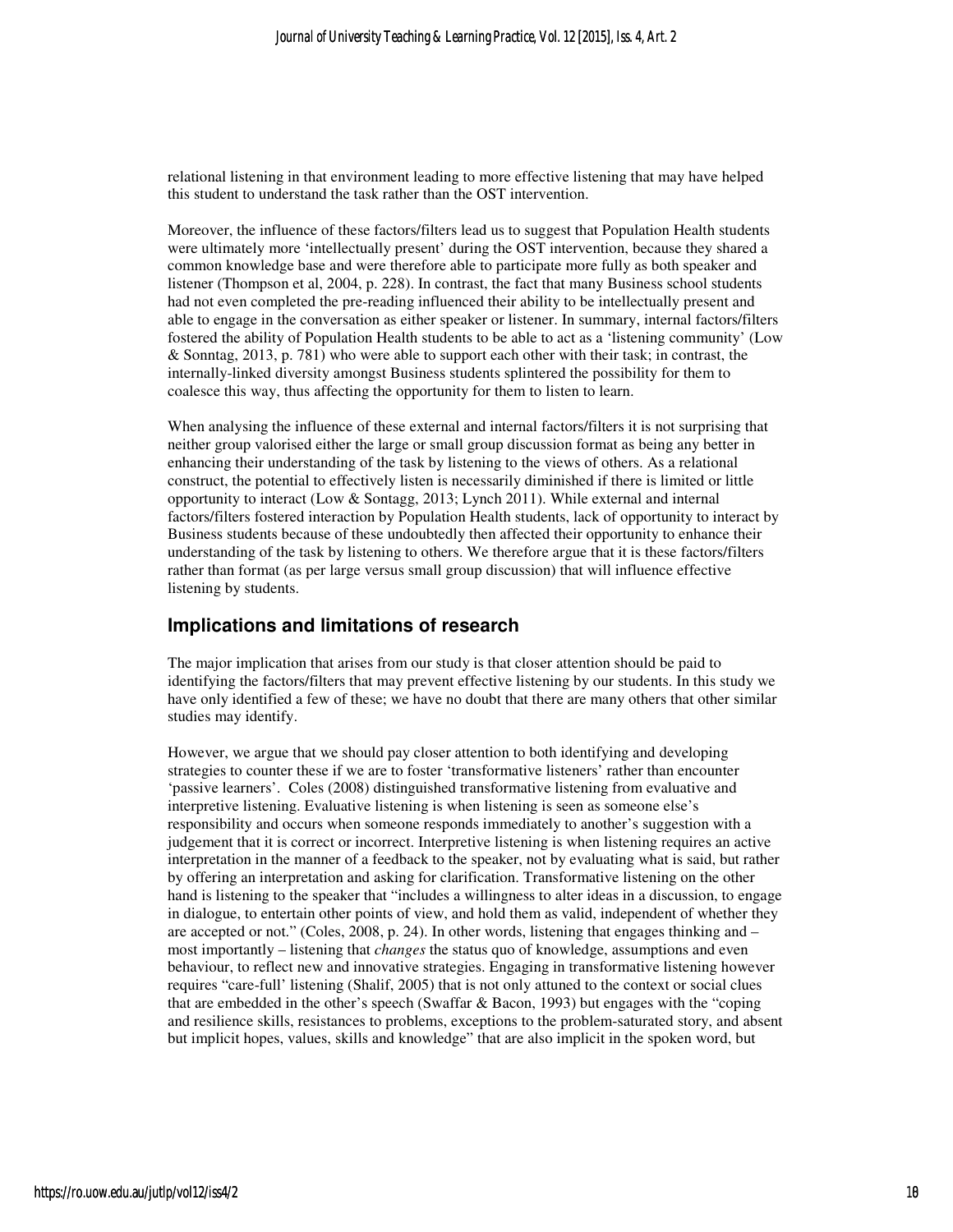often not explicitly enunciated (Shalif, 2005, p. 37); in other words, relational listening. We suggest that if we can foster this approach to listening in our students, we become more effective in not simply our teaching and learning strategies; our teaching and learning can have a greater impact upon the ability of our students to transfer what they learn into what they do after completing university.

Our study highlights that achieving this vision requires paying close attention to the factors/filters that inhibit effective listening by students. Thus, further research should seek to empirically substantiate these, and how they influence the ability of students to listen to learn. There is little research that currently offers this understanding. Future research should also seek to more closely establish the 'cause-effect' of listening, in particular transformative listening. While there is undoubtedly a canon of literature that seeks to understand this complexity in the field of critical social enquiry (see Freire, 2006 for instance), we argue that the concept of transformative listening is highly relevant in the everyday teaching and learning environment, such as the research sites in which we conducted our study. If we are able to foster transformative listening in the everyday classroom, we argue that the opportunity to stimulate learners to become innovative in their thought and subsequent action becomes more possible.

Undoubtedly, our study has many limitations. Apart from the obvious, a limited data base, our study does not have the benefit of being able to attest to the efficacy of the intervention, as we did not have a control group against which we could assess this difference. We have also been unable to undertake any statistical analysis to assess either the robustness or significance of the items that we used, as we did not have the statistical power to be able to undertake this. There may also be influences that are disciplinary related, that is, related to the topic for discussion. Finally, perceptual data is always vulnerable to the critique of bias. Methodology that uses multiple methods is one strategy that can counter this critique. Nonetheless, we view this as an exploratory study from which we will build a future research agenda, and thus be able to take these methodological limitations into account. Drawing on the findings from this study however, we make the following suggestions for 'teaching' effective listening:

*Effective listening has to be consciously taught*: while appearing tautological we nonetheless argue that similar to listening being a conscious act, so too must we consciously (and systematically) 'teach' effective listening, ensuring that students are aware that they are being 'taught' to listen to learn.

*Effective listening has to be taught experientially*: similar to our own intervention, we argue that effective listening has to be learnt by doing. Comparable to how we use case studies to provide students with a simulated experience to develop their critical thinking and problem solving skills, we suggest that exercises (such as the OST intervention) should be used when teaching effective listening, as this simulated experience subsequently provides a basis for analysis and discussion with students.

*Teaching effective listening has to be 'planned'*: our study clearly highlights the importance of factors/filters that influence effective listening. While we are aware that the findings may question whether it is possible to teach effective listening to large classes in a traditional university environment, at the same time we suggest that by considering the possible factors/filters that may inhibit effective listening by students, we can manage these factors/filters and be able to 'teach' effective listening even in these environments. However, we can only achieve this if we plan to teach effective listening in the same way that we plan to teach our course content.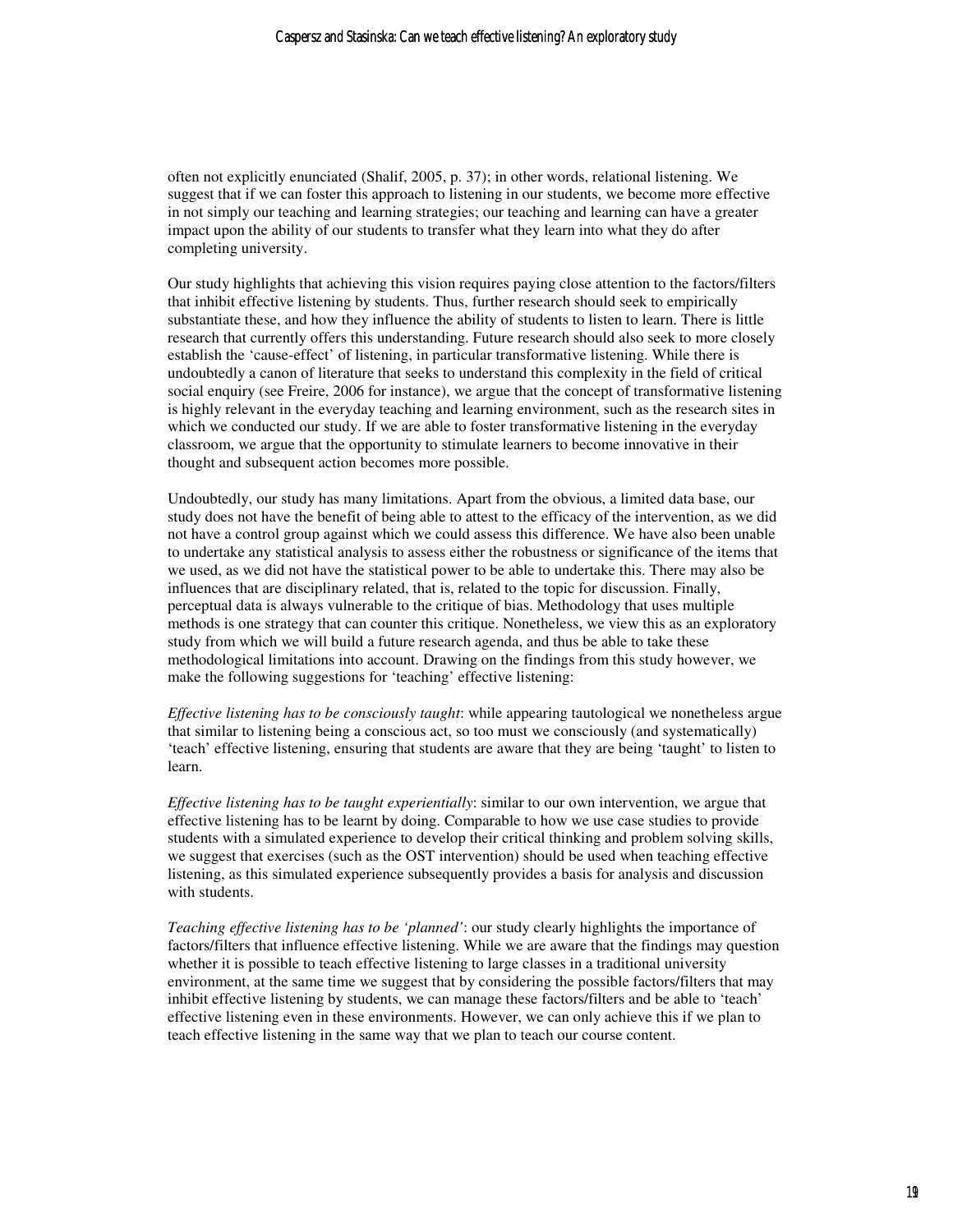### **References**

Baker, A, Jensen, P J & Kolb, D A 2002. *Conversational learning: An experiential approach to knowledge creation*. Westport, CA: Quorum Books.

Barker, L, Gladney, K, Edwards, R, Holley, F & Gaines, C 1980. An investigation of proportional time spent in various communication activities by college students. *Journal of Applied Communication Research,* vol. 8*,* no. 2, pp. 101-109. http://dx.doi.org/10.1080/00909888009360275

Bostrom, R N 1997 The process of listening. In O D W Hargie (Ed), *Handbook of communication skills* (2nd edition) pp. 236-258. London: Routledge.

Burleson, B 2011. A constructivist approach to listening. *International Journal of Listening*, vol. 25, no. 1-2, pp. 27-46. http://dx.doi.org/10.1080/10904018.2011.536470

Coles, A 2002. Teaching strategies related to listening and hearing in two secondary classrooms. *Research in Mathematics Education*, vol. 4, no. 1, pp. 21-34. http://dx.doi.org/10.1080/14794800008520100

Emmanuel, R, Adams, J, Baker, K, Daufin, E, Ellington, C, Fitts, E, Himsel, J, Holladay, L & Okeowo, D 2008. How college students spend their time communicating. *International Journal of Listening,* vol. 22, no. 1. pp. 13-28. http://dx.doi.org/10.1080/10904010701802139

Finch, D J, Hamilton, L K, Baldwin, R & Zehner, M 2013. An exploratory study of factors affecting undergraduate employability. *Education + Training*, vol. 55, no. 7, pp. 681-704. http://dx.doi.org/10.1108/ET-07-2012-0077

Finney, T G & Finney, R Z 2010. Are students their universities' customers? An exploratory study. *Education + Training*, vol. 52, no. 4, pp. 276-291. http://dx.doi.org/10.1108/00400911011050954

Freire, P 2006. *Pedagogy of the oppressed* London: Continuum.

Halone, K K & Pecchioni, L L 2001. Relational listening: A grounded theoretical model. *Communication Reports*, vol. 14, no. 1, pp. 59-71. http://dx.doi.org/10.1080/08934210109367737

Janusik, L A & Wolvin, A D 1999. Listening treatment in the basic communication course text. Paper presented at the meeting of the International Listening Association, Albuquerque, NM.

Kolb, A & Kolb D A 2005. Learning styles and learning spaces: Enhancing experiential learning in higher education. *Academy of Management Learning and Education* vol. 4, no. 2, pp 193-212. http://www.jstor.org/stable/40214287

Low, B E & Sonntag, E 2013. Towards a pedagogy of listening: Teaching and learning from life stories of human rights violations. *Journal of Curriculum Studies*, vol. 45, no. 6, pp. 768-789. http://dx.doi.org/10.1080/00220272.2013.808379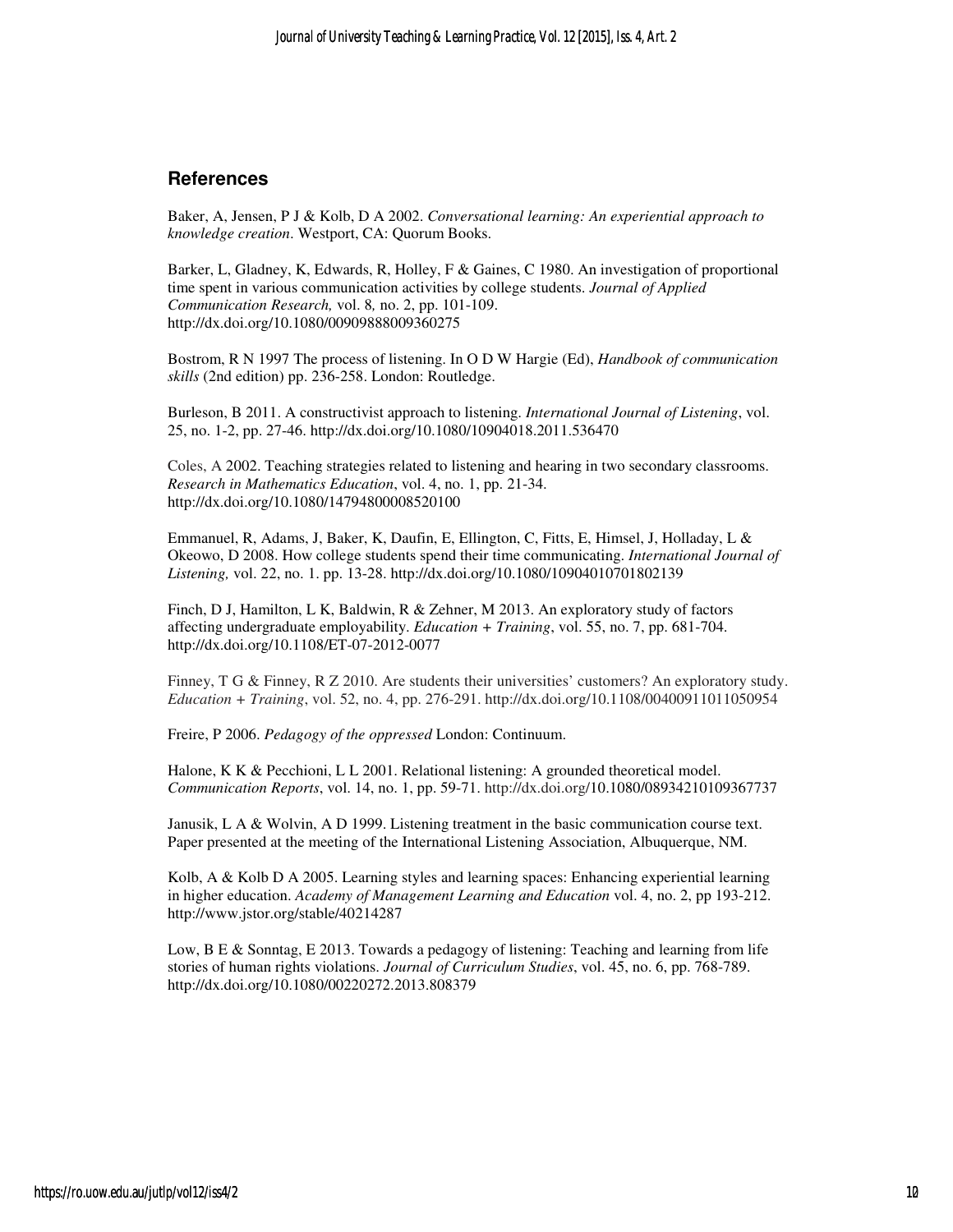Lynch, T (2011) Academic listening in the 21st century: Reviewing a decade of research. *Journal of English for Academic Purposes*, vol. 10, no. 2, pp. 79-88. http://dx.doi.org/10.1016/j.jeap.2011.03.001

Morell, T (2007) What enhances EFL students' participation in lecture discourse? Student, lecturer and discourse perspectives. *Journal of English for Academic Purposes*, vol. 6, no. 3, pp. 222–237. http://dx.doi.org/10.1016/j.jeap.2007.07.002

Owen, H (1997). *Open space technology - A user's guide.* San Francisco, CA: Benett-Koechler Publications.

Owen, H n.d. Open space technology, viewed 10 October, 2014. http://www.vaughanconsulting.com/openspace.html

Parker, L D 2011. University corporatisation: Driving redefinition*. Critical Perspectives on Accounting*, vol. 22, no. 4, pp. 434-450. http://dx.doi.org/10.1016/j.cpa.2010.11.002

Pearce, C G, Johnson, I W & Barker, R T 1995. Enhancing the student listening skills and environment. *Business and Professional Communication Quarterly*, vol. 58, no. 4, pp. 28-33. http://dx.doi.org/10.1177/108056999505800406

Pecchioni, L L & Halone, K K 2000. Relational listening II: Form and variation across social and personal relationships. *International Journal of Listening*, vol. 14, no. 1, pp. 69-93. http://dx.doi.org/10.1080/10904018.2000.10499036

Pereira, I & Figueiredo, A 2010. Extending open space technology for blended learning*.* In IEEE 10th International Conference on Advanced Learning Technologies (ICALT), Sousse, 5-7 July, pp. 315-319. http://dx.doi.org/10.1109/ICALT.2010.90

Reid, J R & Anderson, P R 2012. Critical thinking in the business classroom. *Journal of Education for Business*, vol. 87, no. 1, pp. 52-59. http://dx.doi.org/10.1080/08832323.2011.557103

Remedios, L, Clarke, D & Hawthorne, L 2012. Learning to listen and listening to learn: One student's experience of small group collaborative learning. *Australian Educational Researcher,* vol. 39, no. 3, pp. 333-348. http://dx.doi.org/10.1007/s13384-012-0064-x

Rowley-Jolivet, E 2002. Visual discourse in scientific conference papers: A genre-based study. *English for Specific Purposes*, vol. 21, no. 1, pp. 19-40. http://dx.doi.org/10.1016/S0889- 4906(00)00024-7

Shalif, Y 2005. Creating care-full listening and conversations between members of conflicting groups in Israel: Narrative means to transformative listening. *Journal of Systemic Therapies*, vol. 24, no. 1, pp. 35-52. http://dx.doi.org/10.1521/jsyt.24.1.35.65911

Stone, G, Lightbody, M & Whait, R 2013. Developing accounting students' listening skills: Barriers, opportunities and an integrated stakeholder approach. *Accounting Education: An international journal*, vol. 22, no. 2, pp. 168-192. http://dx.doi.org/10.1080/09639284.2013.766015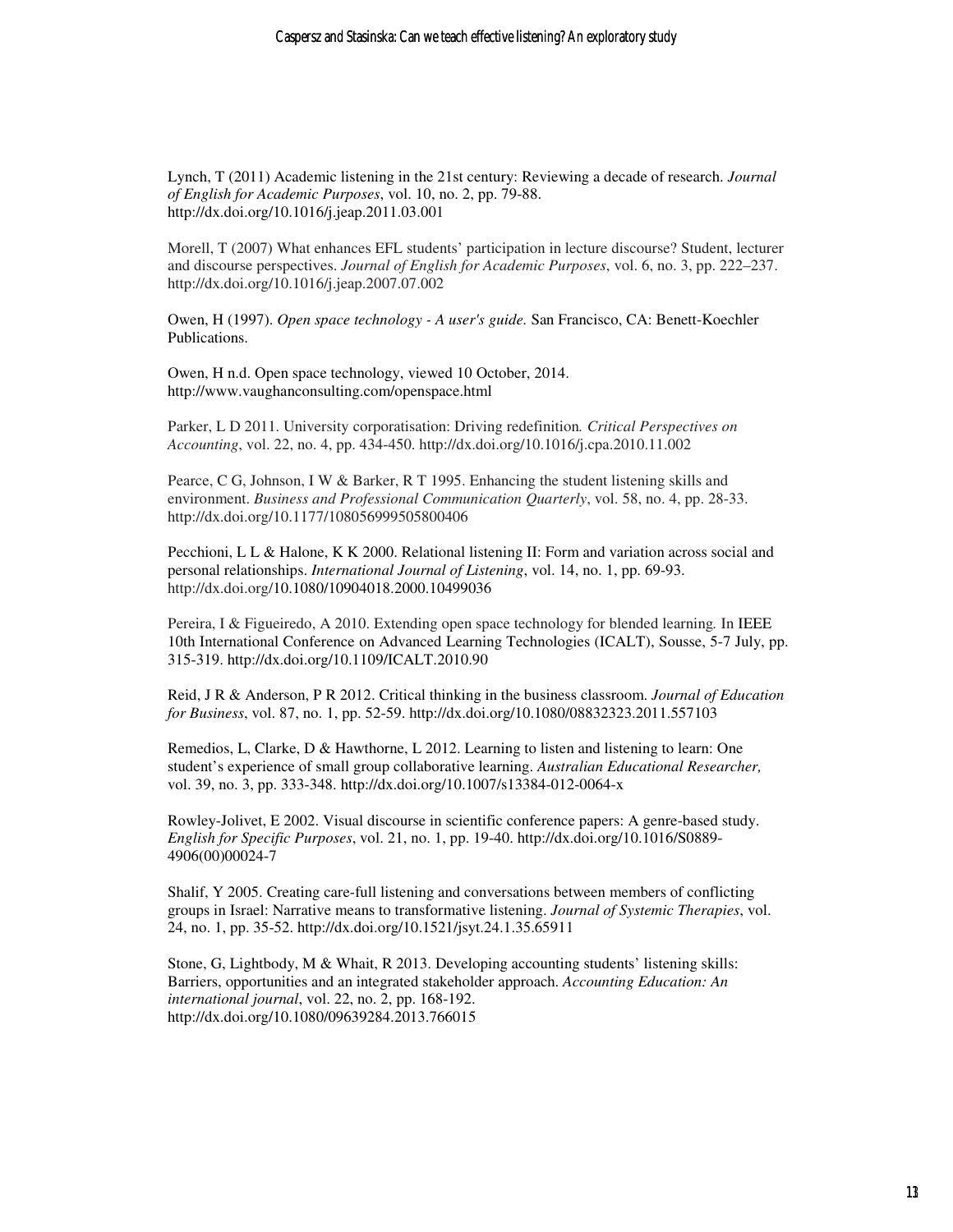Swaffer, J K & Bacon, S M 1993. Reading and listening comprehension: Perspectives on research and implications for practice. In A H Omaggio (Ed), *Research in language learning: Principles processes and prospects.* pp. 124-155. Lincolnwood, IL: National Textbook.

Thompson, K, Leintz, P, Nevers, B & Witkowski, S 2004. The integrative listening model: An approach to teaching and learning listening. *Journal of General Education*, vol. 53, no. 3-4, pp. 225-247. http://www.jstor.org/stable/27797993

Vandergrift, L 2004. Listening to learn or learning to listen? *Annual Review of Applied Linguistics*, vol. 24, pp. 3-25. http://dx.doi.org/10.1017/S0267190504000017

Wolvin, A 2013. Understanding the listening process: Rethinking the one size fits all model. *International Journal of Listening*, vol. 27, no. 2, pp. 104-106. http://dx.doi.org/10.1080/10904018.2013.783351

## **Appendix A Business Students: Open Space Discussion**

#### **Overview:**

The purpose of this exercise is to provide you with the opportunity to explore a topic relevant to contemporary Australian employment relations through the use of an open space discussion. **The topics of the discussion are your essay topics for the unit.** The nature of an open space discussion will be explained to you at the start the exercise.

At the conclusion of the exercise you will be requested to complete a short (1-2 min) evaluation of the exercise.

Please Note: Due to the nature of an open space discussion, **it will NOT be recorded.** 

#### **Date/Time/Venue:**

Date: Week 5, Thursday 28 August, 2014

Time: During lecture time,  $1.00 - 2.45$ 

Venue: Lecture Theatre [details withheld to ensure anonymity]

#### **Format:**

Following a general discussion, we will break into small groups where you will be able to discuss your topic of interest. We will then re-group into a larger group to summarise key points. We will conclude with a short evaluation of the exercise.

#### **Topics:**

- 1. Can and should Australian ER be depoliticised?
- 2. Can and should Australian employment relations legislation contribute to workplace productivity and performance?

#### **Preparation:**

To prepare for the exercise it is recommended that you read the preparatory reading for each topic., that is:

1. Can and should Australian employment relations be depoliticised? (Key Sources: Chs 1- 7 of Bray et al, 2014; Cooper, R (2010) Industrial relations in 2010: 'Dead, Buried and Cremated'. *JIR*, 2011 53: 277)